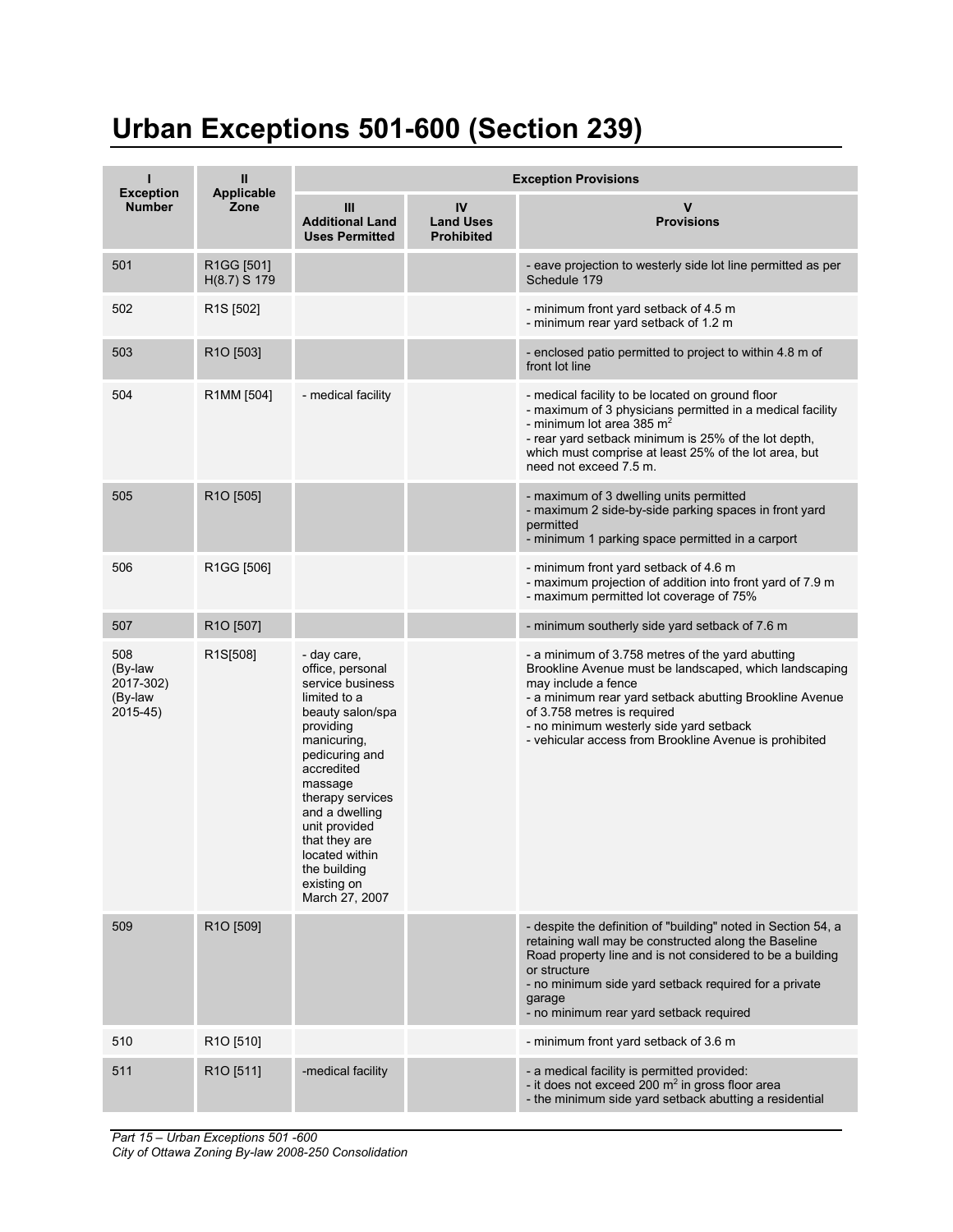| <b>Exception</b>            | Ш<br><b>Applicable</b> | <b>Exception Provisions</b>                          |                                             |                                                                                                                                                                                                                                                                                                                                                                                                                                                                                                                                                                                                                                                                                                                                                                           |  |  |
|-----------------------------|------------------------|------------------------------------------------------|---------------------------------------------|---------------------------------------------------------------------------------------------------------------------------------------------------------------------------------------------------------------------------------------------------------------------------------------------------------------------------------------------------------------------------------------------------------------------------------------------------------------------------------------------------------------------------------------------------------------------------------------------------------------------------------------------------------------------------------------------------------------------------------------------------------------------------|--|--|
| <b>Number</b>               | Zone                   | Ш<br><b>Additional Land</b><br><b>Uses Permitted</b> | IV<br><b>Land Uses</b><br><b>Prohibited</b> | <b>Provisions</b>                                                                                                                                                                                                                                                                                                                                                                                                                                                                                                                                                                                                                                                                                                                                                         |  |  |
|                             |                        |                                                      |                                             | zone is 1.2 m<br>- no side yard setback is required abutting a commercial<br>zone<br>- the parking lot is located a minimum distance of 0.3 m<br>from a lot line abutting a residential zone<br>- the minimum width of a parking aisle is 6 m<br>- required parking for the medical facility may be located<br>on the abutting AMF(0.65) zone                                                                                                                                                                                                                                                                                                                                                                                                                             |  |  |
| 512                         | R1TT[512]              |                                                      |                                             | - minimum front yard setback of 4.9 m                                                                                                                                                                                                                                                                                                                                                                                                                                                                                                                                                                                                                                                                                                                                     |  |  |
| 513<br>(By-law<br>2010-237) | R1K [513]              |                                                      |                                             | - minimum side yard setback of 1 m from northerly lot line<br>- minimum front yard setback of 4 m<br>- a required parking space may be provided in the front<br>yard if it does not exceed 2.4 m in width and 4.5 m in<br>depth, and is located 3.1 m from the southerly property<br>line<br>- minimum lot area $473m2$<br>- rear yard setback minimum is 25% of the lot depth,<br>which must comprise at least 25% of the lot area, but<br>need not exceed 7.5 m.<br>-no person may park a passenger vehicle in a rear yard,<br>unless such parking is in a legally provided garage with<br>direct access from the public street to the garage                                                                                                                           |  |  |
| 514<br>(By-law<br>2010-237) | R1TT[514]              |                                                      |                                             | - minimum front yard setback of 4.5 m<br>- maximum building height 8 m<br>- minimum corner side yard setback 4.5 m<br>- for an interior lot, the total minimum interior side yard<br>setback is 3 m, with no yard less than 1.2 m wide<br>- for a corner lot, each interior side yard setback must be<br>at least 10% of the lot width<br>- front yard parking area - permitted subject to Section 109<br>(5) to (10), and as per the following provisions:<br>-5.8 m in width, 4.7 m in depth, located 0.9 m from the<br>northerly property line and 0 m from the easterly property<br>line<br>-no person may park a passenger vehicle in a rear yard,<br>unless such parking is in a legally provided garage with<br>direct access from the public street to the garage |  |  |
| 515<br>(By-law<br>2009-302) | R <sub>1</sub> S [515] |                                                      |                                             | - minimum required setback of 6 m from any lot line<br>abutting an EP zone<br>-minimum required rear yard setback is 6m<br>- minimum front yard setback of 5 m<br>- maximum front yard setback of 5.5 m                                                                                                                                                                                                                                                                                                                                                                                                                                                                                                                                                                   |  |  |
| 516                         | R <sub>1</sub> O [516] |                                                      |                                             | -minimum setback of 10.5 m from western most boundary<br>of zone<br>-100% of 10.5 m setback must be landscaped area                                                                                                                                                                                                                                                                                                                                                                                                                                                                                                                                                                                                                                                       |  |  |
| 517<br>(By-law<br>2012-334) | R1TT [517]             |                                                      |                                             | - minimum front yard setback of 4.2 m<br>- maximum building height 8 m<br>- minimum corner side yard setback of 3 m for detached<br>dwellings and semi-detached dwellings<br>- minimum interior side yard setback of 1.2 m for detached<br>dwellings and semi-detached dwellings<br>- if a detached dwelling is less than 4.5 m in height, the<br>minimum side yard setback abutting the southerly<br>boundary of this zone must be 1.8 m<br>- if a detached dwelling is greater than or equal to 4.5 m in<br>height, the minimum side yard setback abutting the                                                                                                                                                                                                          |  |  |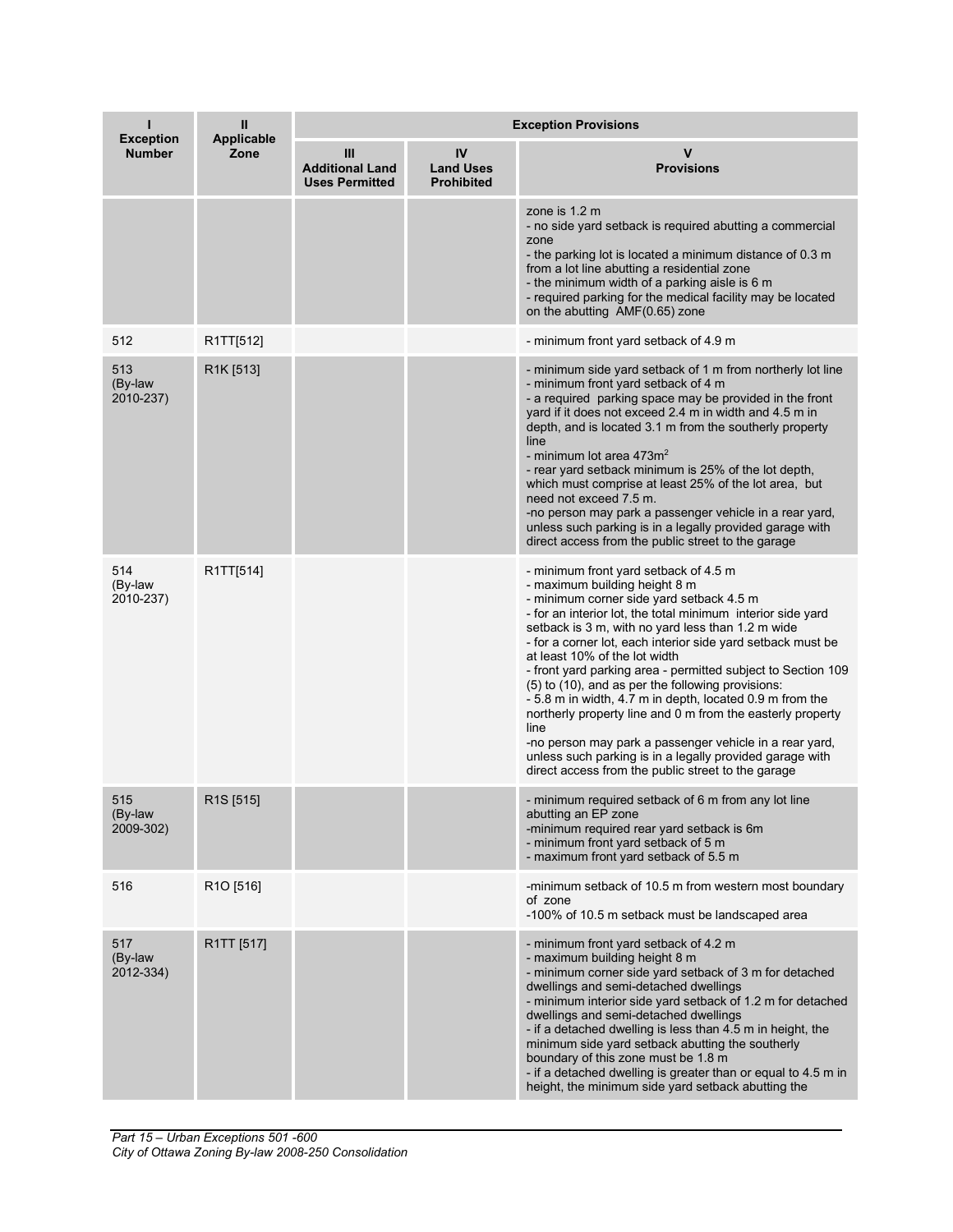| <b>Exception</b>            | Ш<br><b>Applicable</b>               | <b>Exception Provisions</b>                          |                                             |                                                                                                                                                                                                                                                                                                                                                                                                                                                                                                                                                                                                                                                                                                                                                                                                                                                                                                                  |  |  |
|-----------------------------|--------------------------------------|------------------------------------------------------|---------------------------------------------|------------------------------------------------------------------------------------------------------------------------------------------------------------------------------------------------------------------------------------------------------------------------------------------------------------------------------------------------------------------------------------------------------------------------------------------------------------------------------------------------------------------------------------------------------------------------------------------------------------------------------------------------------------------------------------------------------------------------------------------------------------------------------------------------------------------------------------------------------------------------------------------------------------------|--|--|
| <b>Number</b>               | Zone                                 | Ш<br><b>Additional Land</b><br><b>Uses Permitted</b> | IV<br><b>Land Uses</b><br><b>Prohibited</b> | v<br><b>Provisions</b>                                                                                                                                                                                                                                                                                                                                                                                                                                                                                                                                                                                                                                                                                                                                                                                                                                                                                           |  |  |
|                             |                                      |                                                      |                                             | southerly boundary of this zone must be 3 m<br>- if a semi-detached dwelling is less than 6 m in height, the<br>minimum side yard setback abutting the southerly<br>boundary of this zone must be 3 m<br>- if a semi-detached dwelling is greater than or equal to 6<br>m in height, the minimum side yard setback abutting the<br>southerly boundary of this zone must be 4.5 m<br>- minimum side yard setback for townhouse dwellings and<br>planned unit developments is 6 m if there is no window in<br>the wall or 10.5 m if there is a window in the wall abutting<br>the southerly boundary of this zone<br>- minimum rear yard setback of 7 m for detached<br>dwellings<br>- minimum rear yard setback of 9 m for semi-detached<br>dwellings<br>- minimum rear yard setback of 10.5 m for townhouse<br>dwellings and planned unit developments<br>- minimum yard abutting Riverside Drive must be 10.5 m |  |  |
| 518                         | R <sub>1</sub> G [518]<br>H(9) S 194 | - planned unit<br>development                        |                                             | In a planned unit development,<br>- maximum of 6 detached dwellings permitted<br>- minimum lot area of 4,322 $m2$<br>- yard setbacks as shown on Schedule 194                                                                                                                                                                                                                                                                                                                                                                                                                                                                                                                                                                                                                                                                                                                                                    |  |  |
| 519                         | R <sub>1</sub> O [519]               |                                                      |                                             | - storage shed may project to within 0.4 m of the rear lot<br>line<br>- two front yard parking permitted subject to Section 109<br>(5) to (10), and each a maximum width of 2.2 m and a<br>maximum depth of 3.3 m located in the northwest corner<br>of the lot detached dwelling                                                                                                                                                                                                                                                                                                                                                                                                                                                                                                                                                                                                                                |  |  |
| 520<br>(By-law<br>2021-405) | Reserved for<br><b>Future Use</b>    |                                                      |                                             |                                                                                                                                                                                                                                                                                                                                                                                                                                                                                                                                                                                                                                                                                                                                                                                                                                                                                                                  |  |  |
| 521<br>(By-law<br>2020-299) | R1Y [521]                            |                                                      |                                             | - minimum yard setback for lots abutting an R3B zone:<br>7.5 <sub>m</sub><br>-minimum lot width of 9 m<br>- minimum lot area 270 $m2$<br>- minimum interior side yard setback of 1.2 m for any yard<br>abutting a public pathway or public lane                                                                                                                                                                                                                                                                                                                                                                                                                                                                                                                                                                                                                                                                  |  |  |
| 522                         | R1Y [522]                            | - planned unit<br>development                        |                                             | - group home limited to 12 residents<br>- minimum rear yard setback of 7.5 m required where such<br>rear yard abuts in whole or in part a lot existing on August<br>16, 1978<br>- minimum side yard setback of 2.5 m required where<br>such side yard abuts in whole or in part a lot existing on<br>August 16, 1978<br>- front yard parking permitted provided:<br>- maximum of 2 spaces per lot<br>- maximum combined width of the two parking spaces of<br>5.2 m<br>- parking spaces must be side-by-side<br>- parking spaces must be surfaced with hard material<br>- minimum of 40% of front yard must be landscaped area<br>- in the case of detached dwellings, driveways must not be<br>closer than 0.6 m from an adjoining lot                                                                                                                                                                          |  |  |
| 523                         | R1Y [523]                            |                                                      |                                             | - minimum side or rear yard setback of 7.5 m, where such<br>side or rear yard abuts in whole or in part a lot existing on<br>April 6, 1983, or where such side or rear yard abuts a park                                                                                                                                                                                                                                                                                                                                                                                                                                                                                                                                                                                                                                                                                                                         |  |  |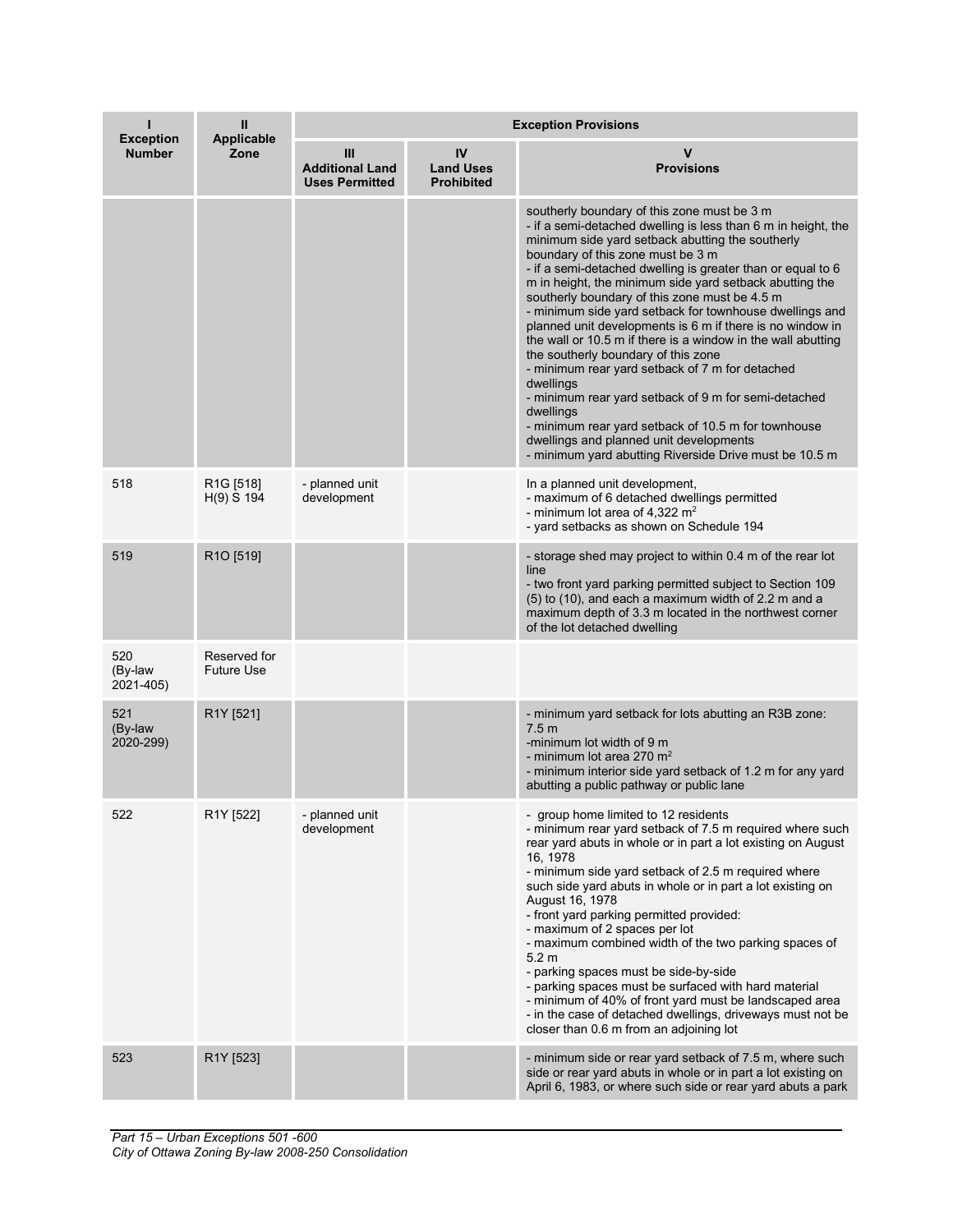| <b>Exception</b> | Ш<br><b>Applicable</b>                       | <b>Exception Provisions</b>                               |                                             |                                                                                                                                                                                                                                                                                                                                                                                                                                                                                                               |  |  |
|------------------|----------------------------------------------|-----------------------------------------------------------|---------------------------------------------|---------------------------------------------------------------------------------------------------------------------------------------------------------------------------------------------------------------------------------------------------------------------------------------------------------------------------------------------------------------------------------------------------------------------------------------------------------------------------------------------------------------|--|--|
| <b>Number</b>    | Zone                                         | Ш<br><b>Additional Land</b><br><b>Uses Permitted</b>      | IV<br><b>Land Uses</b><br><b>Prohibited</b> | v<br><b>Provisions</b>                                                                                                                                                                                                                                                                                                                                                                                                                                                                                        |  |  |
|                  |                                              |                                                           |                                             | - maximum building height 8 m                                                                                                                                                                                                                                                                                                                                                                                                                                                                                 |  |  |
| 524              | R <sub>1</sub> G [524]                       |                                                           |                                             | - group home limited to 12 residents<br>- minimum rear yard setback abutting O1C zone of 25 m<br>- no accessory building may be located within the required<br>rear yard setback                                                                                                                                                                                                                                                                                                                              |  |  |
| 525              | R <sub>1</sub> G [525]                       |                                                           |                                             | - group home limited to 12 residents<br>- minimum rear yard setback of 1.2 m on an interior lot<br>- minimum side yard setback abutting O1C zone of 25 m<br>- no accessory building shall be located within the required<br>side yard setback O1C zone                                                                                                                                                                                                                                                        |  |  |
| 526              | R1GG [526]                                   | - planned unit<br>development of<br>detached<br>dwellings |                                             |                                                                                                                                                                                                                                                                                                                                                                                                                                                                                                               |  |  |
| 527              | R1TT [527]                                   |                                                           |                                             | - minimum required front yard setback: 4.5 m<br>- combined minimum total side yard setback for both<br>sides: $2.4 \text{ m}$<br>- in the case of a detached dwelling with attached garage,<br>the garage portion may have minimum side yard setback<br>of $0.9m$<br>- maximum building height 8 m                                                                                                                                                                                                            |  |  |
| 528              | R1TT [528] S<br>212                          |                                                           |                                             | - the number of dwelling units permitted in the zone must<br>not exceed 86<br>- a minimum lot width of 10 m is required<br>- a minimum lot area of 270 $m2$ is required<br>- habitable buildings are prohibited in that area of the lots<br>shown in shading on Schedule 212<br>- side yard setback 0.3 m<br>- despite the regulations for accessory building contained<br>in Section 55 a minimum setback from a lane of 0.6 m<br>must be provided for an accessory building. [OMB Order<br>#429 - 01/03/21] |  |  |
| 529              | R1O [529]                                    | - duplex                                                  |                                             |                                                                                                                                                                                                                                                                                                                                                                                                                                                                                                               |  |  |
| 530              | R <sub>1</sub> P [530]                       |                                                           |                                             | - a minimum of a 0.3 m side yard setback must be<br>provided on a side yard abutting an O1C zone<br>- a minimum of a 4.5 m front yard setback must be<br>provided                                                                                                                                                                                                                                                                                                                                             |  |  |
| 531              | R <sub>1</sub> S <sub>[531]</sub>            |                                                           |                                             | - minimum front yard setback of 4 m is required<br>- minimum rear yard setback of 6 m is required                                                                                                                                                                                                                                                                                                                                                                                                             |  |  |
| 532              | R1Y [532]                                    | - planned unit<br>development                             |                                             | - minimum rear yard setback for an interior lot is 6 m<br>- minimum rear yard setback for a corner lot is 3 m<br>- minimum interior side yard setback is 1.2 m for any yard<br>abutting a public pathway or a public lane.                                                                                                                                                                                                                                                                                    |  |  |
| 533              | R <sub>2</sub> F [533]<br>R2F [533] S<br>190 |                                                           |                                             | - no front yard setback required<br>- eaves may project to front lot line                                                                                                                                                                                                                                                                                                                                                                                                                                     |  |  |
| 534              | R <sub>2</sub> F [534]                       |                                                           |                                             | -minimum front yard setback of 5.1 m                                                                                                                                                                                                                                                                                                                                                                                                                                                                          |  |  |
| 535              | R <sub>2</sub> G [535]                       |                                                           |                                             | - front yard parking permitted subject to Section 109 (5) to<br>(10) and it must abut northerly lot line                                                                                                                                                                                                                                                                                                                                                                                                      |  |  |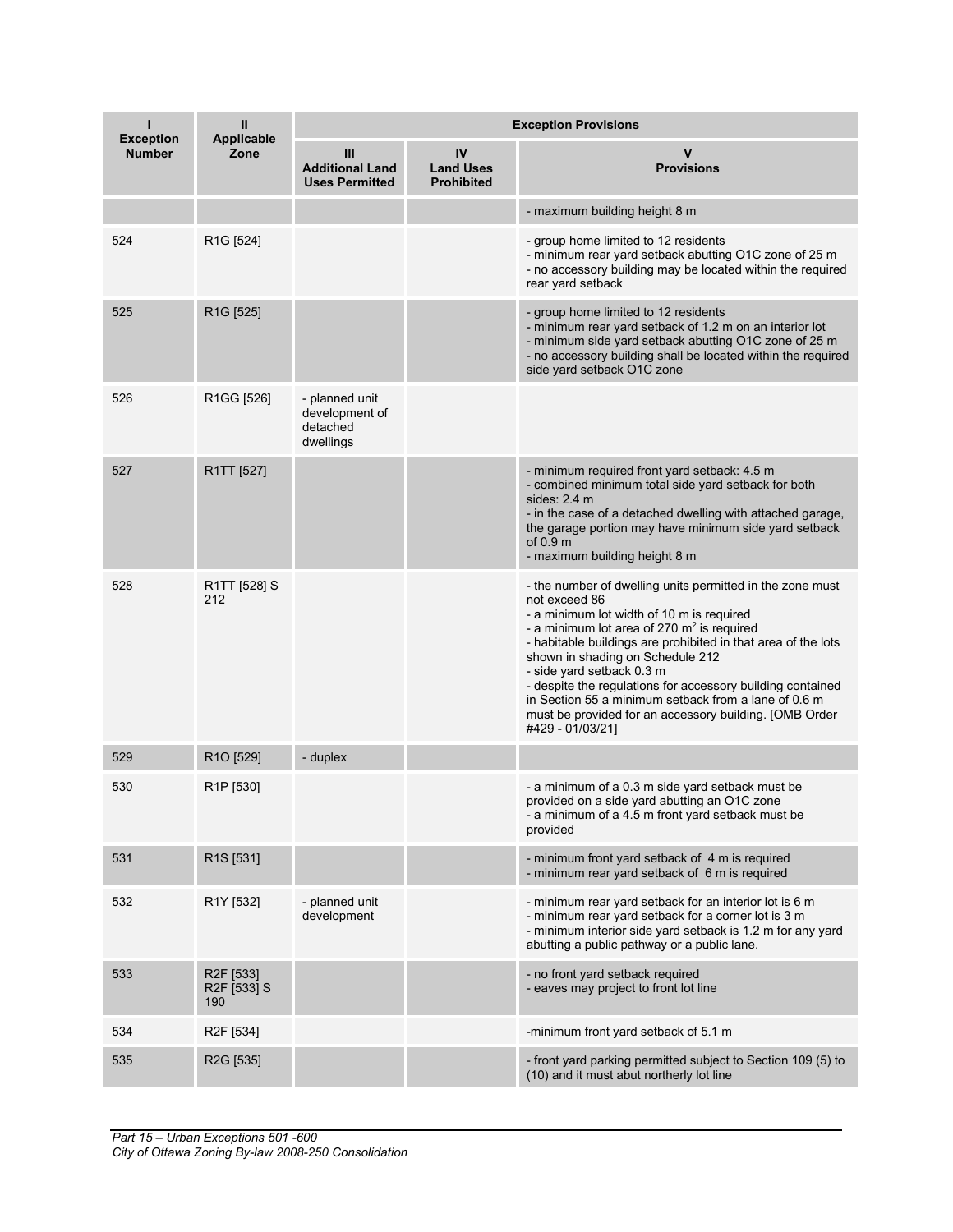| <b>Exception</b>                                    | Ш<br><b>Applicable</b>               | <b>Exception Provisions</b>                          |                                             |                                                                                                                                                                                                                                                                                                                                                                                                                                                                               |  |
|-----------------------------------------------------|--------------------------------------|------------------------------------------------------|---------------------------------------------|-------------------------------------------------------------------------------------------------------------------------------------------------------------------------------------------------------------------------------------------------------------------------------------------------------------------------------------------------------------------------------------------------------------------------------------------------------------------------------|--|
| <b>Number</b>                                       | Zone                                 | Ш<br><b>Additional Land</b><br><b>Uses Permitted</b> | IV<br><b>Land Uses</b><br><b>Prohibited</b> | ν<br><b>Provisions</b>                                                                                                                                                                                                                                                                                                                                                                                                                                                        |  |
| 536                                                 | R2G [536] S<br>188, 189<br>R2G [536] |                                                      |                                             | - front yard parking spaces permitted subject to Section<br>109 (5) to (10) and provided:<br>- maximum 2 spaces permitted for each semi-detached<br>dwelling<br>- located as per Schedules 188 and 189<br>- in the case where only 1 front yard parking space is<br>being provided, the one parking space must be in Area A<br>for those properties shown on Schedule 188, and may be<br>located anywhere within the shaded area for those<br>properties shown on Schedule189 |  |
| 537                                                 | R <sub>2</sub> F [537]               | - parking lot<br>- parking garage                    |                                             | Parking lot or parking garage:<br>- is limited to location on northerly 13.4 m of lot<br>- must be associated with AM1 zone to north                                                                                                                                                                                                                                                                                                                                          |  |
| 538<br>(By-law<br>2010-237)                         | R <sub>2</sub> F [538]               |                                                      |                                             | - minimum lot width of 30 m and lot area of 560 $m2$ is<br>required for a detached dwelling or duplex dwelling<br>- minimum lot width of 15 m and lot area of 280 $m2$ is<br>required for a detached dwelling or semi-detached<br>dwelling<br>-no person may park a passenger vehicle in a rear yard on<br>a lot abutting Pinewood Crescent, unless such parking is<br>in a legally provided garage with direct access from the<br>public street to the garage                |  |
| 539                                                 | R2I [539]                            |                                                      |                                             | - minimum front yard setback of 3 m<br>- minimum corner side yard setback of 3 m<br>- minimum interior side yard setback of 0.6 m<br>- minimum rear yard setback on corner lots of 3 m<br>- minimum rear yard setback of 12 m for lots having rear<br>yards abutting Hunt Club Road<br>- minimum rear yard setback on interior lots of 25% of the<br>lot depth or 7.5 m, whichever is the greater                                                                             |  |
| 540<br>(By-law<br>2014-189)<br>(By-law<br>2012-334) | R2I [540]                            |                                                      |                                             | - minimum setback from Albion and Pebble Roads of 21 m<br>for townhouse dwellings<br>- minimum front yard setback from Pebble Road of 4.6 m<br>for detached dwellings and semi-detached dwellings                                                                                                                                                                                                                                                                             |  |
| 541                                                 | R4T [541]<br>R2F[541]                | -parking lot                                         |                                             | - the provisions of Exception 480 apply, and<br>- a parking lot is only permitted as an accessory use for<br>the funeral home located at 515 Cooper Street<br>[OMB Order #1836 - 00/12/13]                                                                                                                                                                                                                                                                                    |  |
| 542                                                 | R <sub>2</sub> F [542]               | - parking lot<br>- parking garage                    |                                             | - parking lot and parking garage restricted to rear yard;<br>provided for use at 940 Montreal Road                                                                                                                                                                                                                                                                                                                                                                            |  |
| 543                                                 | R <sub>2</sub> F [543]               |                                                      |                                             | - maximum of 3 dwelling units permitted                                                                                                                                                                                                                                                                                                                                                                                                                                       |  |
| 544                                                 | R2F [544]                            |                                                      |                                             | - minimum yard setback from Pinecrest Road is 6 m<br>-access to Pinecrest Road is not permitted                                                                                                                                                                                                                                                                                                                                                                               |  |
| 545                                                 | R <sub>2</sub> R [545]               |                                                      |                                             | - minimum front yard setback of 4.5 m<br>- minimum easterly side yard setback of 0.6 m<br>- eaves may project to front lot line                                                                                                                                                                                                                                                                                                                                               |  |
| 546<br>(By-law<br>2014-189)                         | R <sub>2</sub> F [546] S<br>162      |                                                      |                                             |                                                                                                                                                                                                                                                                                                                                                                                                                                                                               |  |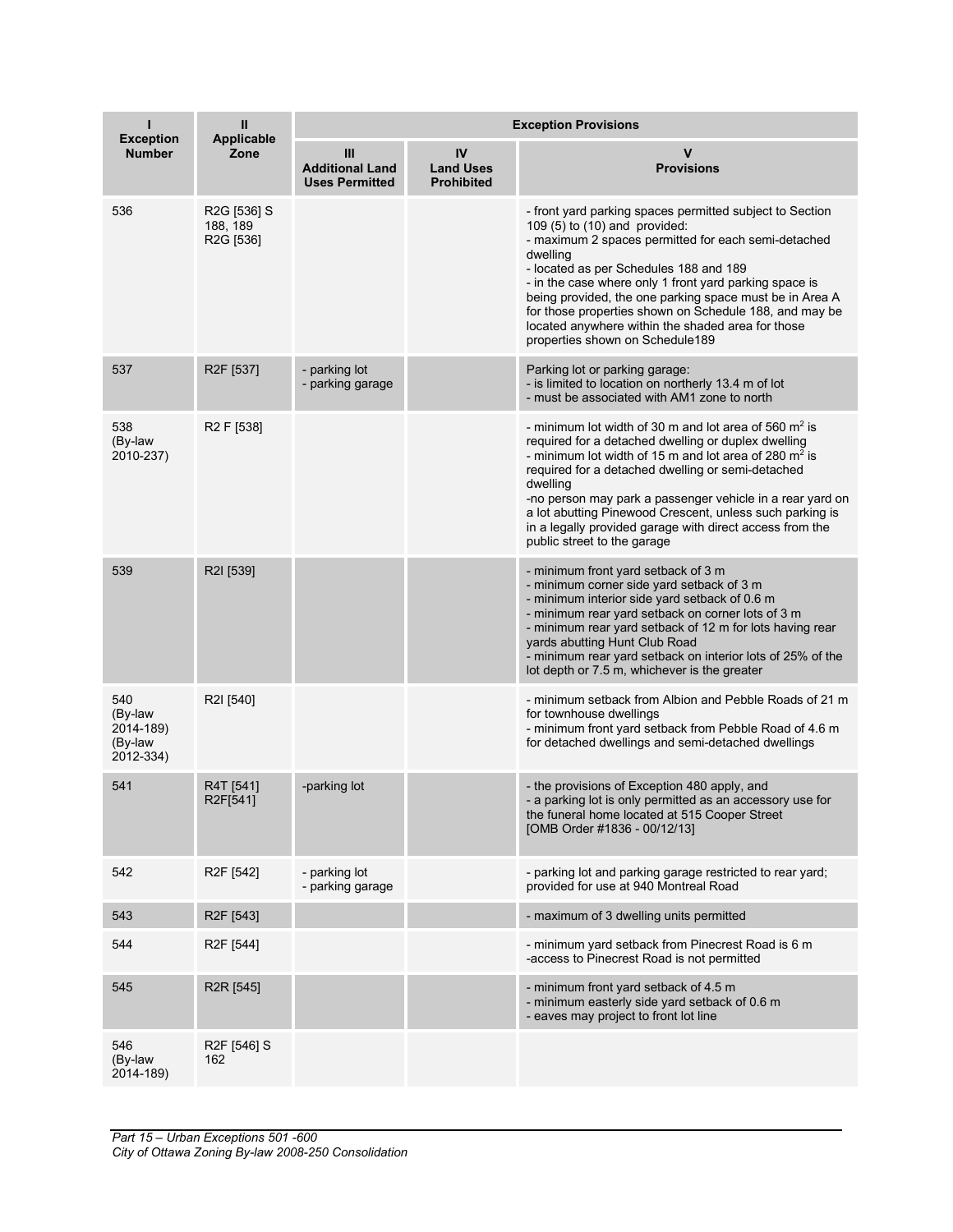| <b>Exception</b>            | Ш<br>Applicable        | <b>Exception Provisions</b>                                                                |                                             |                                                                                                                                                                                                                                                                                                                                                                                                                                                                                                                                                                                                                                                                                                                                                                                                                                                                                                                                                                                                      |  |  |
|-----------------------------|------------------------|--------------------------------------------------------------------------------------------|---------------------------------------------|------------------------------------------------------------------------------------------------------------------------------------------------------------------------------------------------------------------------------------------------------------------------------------------------------------------------------------------------------------------------------------------------------------------------------------------------------------------------------------------------------------------------------------------------------------------------------------------------------------------------------------------------------------------------------------------------------------------------------------------------------------------------------------------------------------------------------------------------------------------------------------------------------------------------------------------------------------------------------------------------------|--|--|
| <b>Number</b>               | Zone                   | Ш<br><b>Additional Land</b><br><b>Uses Permitted</b>                                       | IV<br><b>Land Uses</b><br><b>Prohibited</b> | <b>Provisions</b>                                                                                                                                                                                                                                                                                                                                                                                                                                                                                                                                                                                                                                                                                                                                                                                                                                                                                                                                                                                    |  |  |
| 547                         | R2U [547]              |                                                                                            |                                             | - a front yard setback of at least 6 m is required<br>- a driveway width of at least 2.6 m is required                                                                                                                                                                                                                                                                                                                                                                                                                                                                                                                                                                                                                                                                                                                                                                                                                                                                                               |  |  |
| 548                         | R2U [548]              |                                                                                            |                                             | - a front yard setback of at least 5.5 m is required<br>- a driveway width of at least 2.6 m is required                                                                                                                                                                                                                                                                                                                                                                                                                                                                                                                                                                                                                                                                                                                                                                                                                                                                                             |  |  |
| 549                         | R2U [549]              |                                                                                            |                                             | - exception 553 applies<br>- up to 25% of the lots in this zone may have a reduced<br>front yard requirement of at least 3 m, subject to those lots<br>being used for one storey detached dwellings only<br>- the 3 m reduced front yard requirement does not apply to<br>lots located on the north side of Staten Way                                                                                                                                                                                                                                                                                                                                                                                                                                                                                                                                                                                                                                                                               |  |  |
| 550                         | R2G [550]              |                                                                                            |                                             | - minimum 0.6 m. northerly side yard setback<br>- grade of a driveway serving the detached or semi-<br>detached dwelling must not exceed 2% for the first 3 m<br>from the lot line, and 8% thereafter                                                                                                                                                                                                                                                                                                                                                                                                                                                                                                                                                                                                                                                                                                                                                                                                |  |  |
| 551                         | R2G [551]              |                                                                                            |                                             | - minimum 0.6 m southerly side yard setback<br>- grade of a driveway serving the detached or semi-<br>detached dwelling must not exceed 2% for the first 3 m<br>from the lot line, and 8% thereafter                                                                                                                                                                                                                                                                                                                                                                                                                                                                                                                                                                                                                                                                                                                                                                                                 |  |  |
| 552<br>(By-law<br>2014-189) | R <sub>2</sub> F [552] |                                                                                            |                                             | - parking, driveway and turning aisle must be provided in<br>accordance with Schedule 205                                                                                                                                                                                                                                                                                                                                                                                                                                                                                                                                                                                                                                                                                                                                                                                                                                                                                                            |  |  |
| 553                         | R2U [553]              |                                                                                            |                                             | - a front yard setback of at least 4.5 m is required<br>- a side yard setback of at least 2.4 m is required where<br>that side yard abuts a street<br>- a rear yard setback of at least 6 m is required where that<br>rear yard abuts an EP zone<br>- a driveway width of at least 2.6 m is required                                                                                                                                                                                                                                                                                                                                                                                                                                                                                                                                                                                                                                                                                                 |  |  |
| 554                         | R2S [554]<br>S 208     | - driveway<br>- planned unit<br>development of<br>uses permitted<br>in R <sub>2</sub> zone |                                             | - despite Section 55, accessory buildings may only be<br>located in hatched area shown on Schedule 208<br>- accessory buildings may not be closer than 1.2 m from<br>another building<br>- aggregate area of accessory buildings not to exceed<br>50% of area of yard in which they are located<br>- despite Section 59, land may be developed, severed or<br>used where that land abuts driveway that serves as<br>private way<br>- despite Section 109, parking may only be located in area<br>shown hatched on Schedule 208<br>- despite section 100, aisle leading to driveway not<br>required<br>- despite Section 107, where number of parking spaces is<br>from 20 to 50, minimum required driveway width is 6 m<br>and driveway limited to private way<br>- despite any other provision of by-law principal use<br>buildings may only be located within area shown hatched<br>on Schedule 208 and a minimum separation distance of<br>2.4 m must be provided between principal use buildings |  |  |
| 555<br>(By-law<br>2014-189) | R <sub>2</sub> F [555] | - limited to 4<br>dwelling units                                                           |                                             |                                                                                                                                                                                                                                                                                                                                                                                                                                                                                                                                                                                                                                                                                                                                                                                                                                                                                                                                                                                                      |  |  |
| 556                         | R2G [556]              | - three unit<br>dwelling                                                                   |                                             |                                                                                                                                                                                                                                                                                                                                                                                                                                                                                                                                                                                                                                                                                                                                                                                                                                                                                                                                                                                                      |  |  |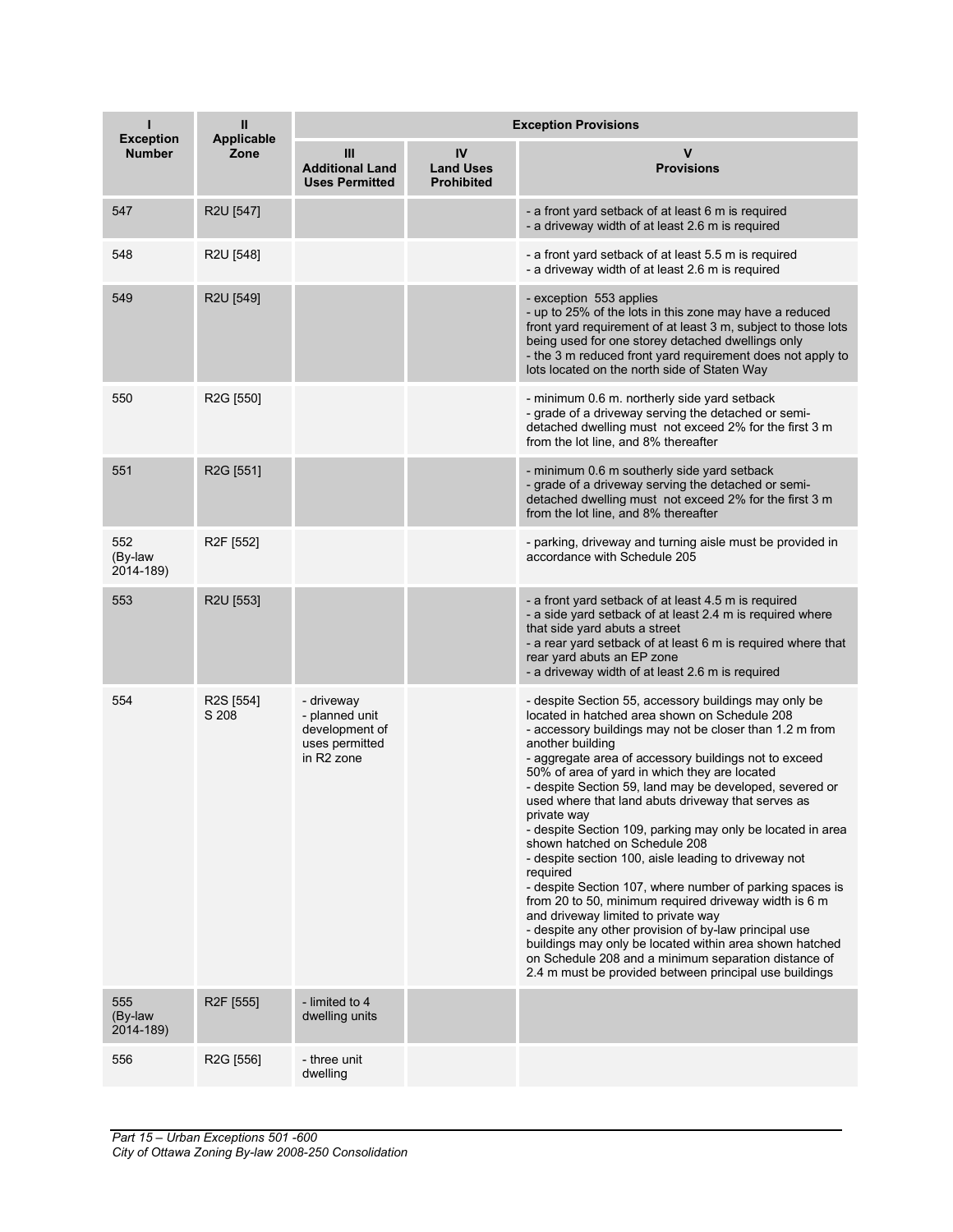| ı<br><b>Exception</b>         | Ш<br><b>Applicable</b>             | <b>Exception Provisions</b>                             |                                             |                                                                                                                                                                                                                                                                                                                                                                                                                                                                                                                                                                      |  |
|-------------------------------|------------------------------------|---------------------------------------------------------|---------------------------------------------|----------------------------------------------------------------------------------------------------------------------------------------------------------------------------------------------------------------------------------------------------------------------------------------------------------------------------------------------------------------------------------------------------------------------------------------------------------------------------------------------------------------------------------------------------------------------|--|
| <b>Number</b>                 | Zone                               | Ш<br><b>Additional Land</b><br><b>Uses Permitted</b>    | IV<br><b>Land Uses</b><br><b>Prohibited</b> | <b>Provisions</b>                                                                                                                                                                                                                                                                                                                                                                                                                                                                                                                                                    |  |
| 557                           | R1K[557]<br>R2J[557]               |                                                         |                                             | - minimum lot area 470 $m2$<br>- minimum rear yard setback is 25% of the lot depth,<br>which must comprise at least 25% of the lot area, but<br>need not exceed 7.5 m<br>- for a corner lot, each interior side yard setback must be<br>at least 10% of the lot width                                                                                                                                                                                                                                                                                                |  |
| 558                           | R <sub>2</sub> F [558]<br>R2K[558] | - three unit<br>dwelling                                |                                             |                                                                                                                                                                                                                                                                                                                                                                                                                                                                                                                                                                      |  |
| 559                           | R2G [559]                          | - three unit<br>dwelling                                |                                             | - the minimum parking requirement for a three unit<br>dwelling is reduced from 3 spaces to 2                                                                                                                                                                                                                                                                                                                                                                                                                                                                         |  |
| 560                           | R3A [560]                          |                                                         |                                             | - minimum rear yard setback of 6 m on an interior lot                                                                                                                                                                                                                                                                                                                                                                                                                                                                                                                |  |
| 561                           | R3A [561]                          |                                                         |                                             | - minimum front yard setback of 1.9 m<br>- minimum corner side yard setback of 4 m                                                                                                                                                                                                                                                                                                                                                                                                                                                                                   |  |
| 562                           | R3B [562]                          |                                                         | - home based<br>daycare                     | - no visitor parking permitted<br>- visitor parking requirements of Section 102 do not apply                                                                                                                                                                                                                                                                                                                                                                                                                                                                         |  |
| 563                           | R3M [563]                          |                                                         |                                             | - minimum setback of 15 m required from lot line abutting<br><b>Riverside Drive</b>                                                                                                                                                                                                                                                                                                                                                                                                                                                                                  |  |
| 564<br>(By-law<br>2021-75)    | R3D [564]                          | -residential care<br>facility<br>-townhouse<br>dwelling | - planned unit<br>development               | - residential care facility, located at 532 Melbourne<br>Avenue limited to maximum of 26 residents<br>- minimum of 3 parking spaces must be provided for the<br>group home<br>-Townhouse dwellings are subject to the same lot width,<br>lot area, and yard setback standards as a semi-detached<br>dwelling.<br>· Minimum interior side yard setback: 1.5 metres<br>. Minimum lot width for all uses except semi-detached and<br>townhouse dwelling: 10 metres<br>. Minimum lot area for all uses except semi-detached and<br>townhouse dwelling: 300 square metres |  |
| 565                           | R3B [565]                          |                                                         |                                             | - minimum setback of 12 m from Hunt Club Road                                                                                                                                                                                                                                                                                                                                                                                                                                                                                                                        |  |
| 566                           | R3A [566]                          |                                                         |                                             | - minimum 7.6 m setback along the southern boundary of<br>this zone<br>- minimum 6 m setback along the northern and eastern<br>boundaries of this zone                                                                                                                                                                                                                                                                                                                                                                                                               |  |
| 567<br>(By-law<br>$2015 - 45$ | Reserved for<br><b>Future Use</b>  |                                                         |                                             |                                                                                                                                                                                                                                                                                                                                                                                                                                                                                                                                                                      |  |
| 568                           | R1Y [568]<br>R3B [568]             |                                                         |                                             | - minimum lot width 12 m<br>- minimum lot area 360 m <sup>2</sup><br>- minimum rear yard setback for an interior lot 6 m, for<br>corner lot 3 m<br>- minimum interior side yard setback 0.3 m, and 1.2 m for<br>any yard abutting a public pathway or public lane                                                                                                                                                                                                                                                                                                    |  |
| 569                           | R3F [569]                          |                                                         |                                             | - maximum of 5 dwelling units permitted                                                                                                                                                                                                                                                                                                                                                                                                                                                                                                                              |  |
| 570                           | R3P [570]                          |                                                         |                                             | - dwelling units permitted in rear yard<br>- minimum front yard setback is 1.5 metres and the<br>maximum front yard setback is 3 metres                                                                                                                                                                                                                                                                                                                                                                                                                              |  |
| 571                           | R3A [571]                          | - medical facility                                      |                                             | - medical facility permitted provided:                                                                                                                                                                                                                                                                                                                                                                                                                                                                                                                               |  |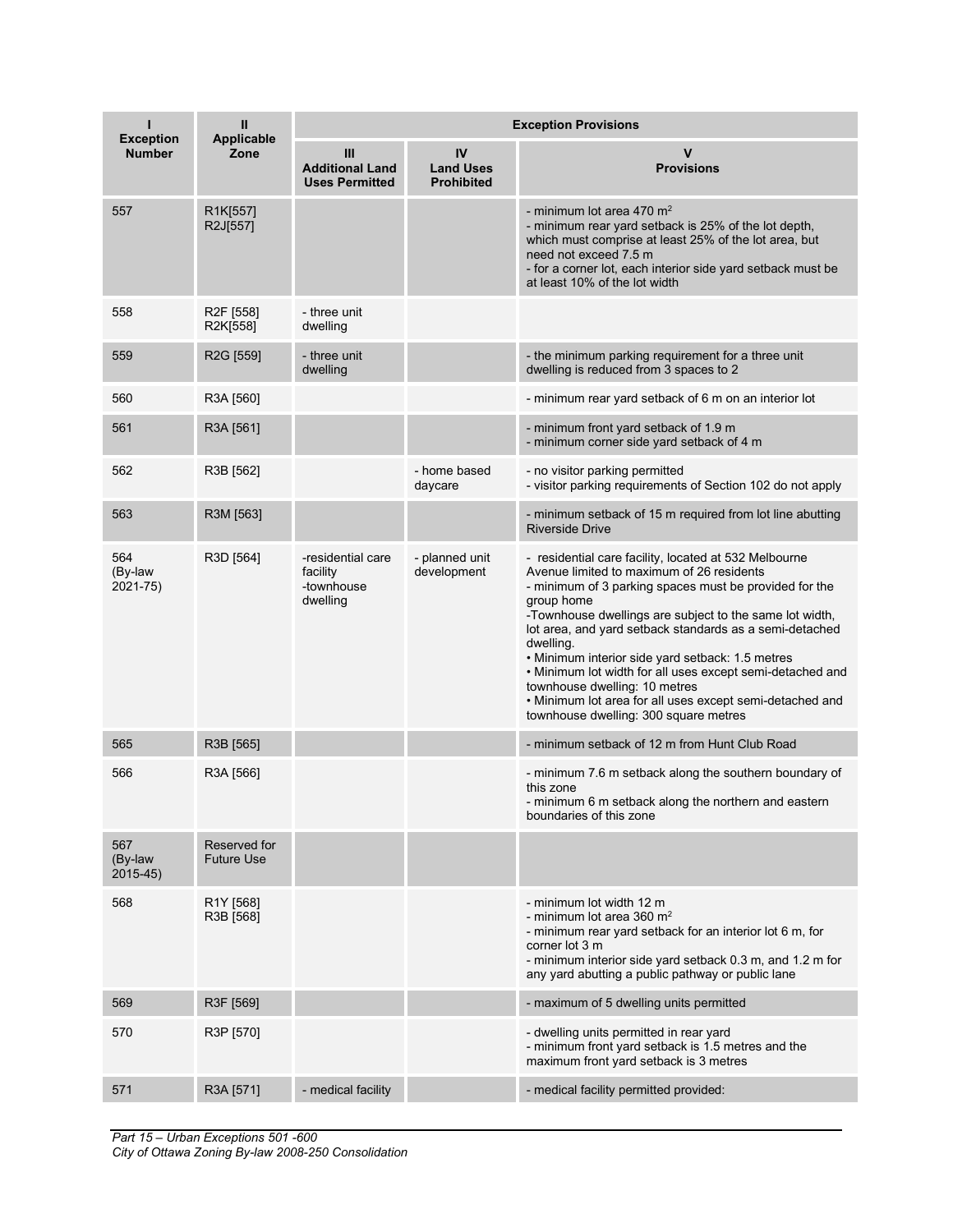| <b>Exception</b>            | Ш<br><b>Applicable</b>            | <b>Exception Provisions</b>                          |                                             |                                                                                                                                                                                                                                                                                                                                                                                                                                                                                                                                                                                                                                                                                                                                                                                                                                                                                                                                                                                                                                                                                                                                                                                                                                     |  |  |
|-----------------------------|-----------------------------------|------------------------------------------------------|---------------------------------------------|-------------------------------------------------------------------------------------------------------------------------------------------------------------------------------------------------------------------------------------------------------------------------------------------------------------------------------------------------------------------------------------------------------------------------------------------------------------------------------------------------------------------------------------------------------------------------------------------------------------------------------------------------------------------------------------------------------------------------------------------------------------------------------------------------------------------------------------------------------------------------------------------------------------------------------------------------------------------------------------------------------------------------------------------------------------------------------------------------------------------------------------------------------------------------------------------------------------------------------------|--|--|
| <b>Number</b>               | Zone                              | Ш<br><b>Additional Land</b><br><b>Uses Permitted</b> | IV<br><b>Land Uses</b><br><b>Prohibited</b> | v<br><b>Provisions</b>                                                                                                                                                                                                                                                                                                                                                                                                                                                                                                                                                                                                                                                                                                                                                                                                                                                                                                                                                                                                                                                                                                                                                                                                              |  |  |
|                             |                                   |                                                      |                                             | - maximum gross floor area of 114 m <sup>2</sup><br>- minimum of 2 parking spaces must be provided                                                                                                                                                                                                                                                                                                                                                                                                                                                                                                                                                                                                                                                                                                                                                                                                                                                                                                                                                                                                                                                                                                                                  |  |  |
| 572                         | R3Q [572]                         |                                                      |                                             | - minimum driveway width of 2.7 m<br>-minimum front yard setback is 1.5 metres and the<br>maximum front yard setback is 3 metres                                                                                                                                                                                                                                                                                                                                                                                                                                                                                                                                                                                                                                                                                                                                                                                                                                                                                                                                                                                                                                                                                                    |  |  |
| 573                         | R3A [573]<br>H(9)                 |                                                      |                                             | - maximum of 2 driveways permitted from Walkley Road                                                                                                                                                                                                                                                                                                                                                                                                                                                                                                                                                                                                                                                                                                                                                                                                                                                                                                                                                                                                                                                                                                                                                                                |  |  |
| 574                         | R3A [574]                         |                                                      |                                             | - minimum lot area of 557 $m2$ for planned unit<br>developments<br>- minimum lot width of 18 m for planned unit<br>developments, street-oriented<br>- in the case of an interior lot of less than 929 $m^2$ , a<br>minimum rear yard setback of 40% of the lot depth is<br>required                                                                                                                                                                                                                                                                                                                                                                                                                                                                                                                                                                                                                                                                                                                                                                                                                                                                                                                                                 |  |  |
| 575                         | R3P [575]                         |                                                      | - planned unit<br>development               | - minimum parking space length of 3.8 m                                                                                                                                                                                                                                                                                                                                                                                                                                                                                                                                                                                                                                                                                                                                                                                                                                                                                                                                                                                                                                                                                                                                                                                             |  |  |
| 576                         | R3A [576]                         |                                                      |                                             | - maximum of 4 dwelling units permitted<br>- minimum lot width of 12 m<br>- minimum lot area of 600 $m2$<br>- minimum side yard setback of 1.2 m<br>- minimum rear yard setback of 2 m<br>- front yard parking permitted, subject to Section 109 (5) to<br>(10) provided aisle width not less than 6.2 m                                                                                                                                                                                                                                                                                                                                                                                                                                                                                                                                                                                                                                                                                                                                                                                                                                                                                                                            |  |  |
| 577                         | R3P [577]                         |                                                      |                                             | - 2 parking spaces required                                                                                                                                                                                                                                                                                                                                                                                                                                                                                                                                                                                                                                                                                                                                                                                                                                                                                                                                                                                                                                                                                                                                                                                                         |  |  |
| 578<br>(By-law<br>2015-59)  | Reserved for<br><b>Future Use</b> |                                                      |                                             |                                                                                                                                                                                                                                                                                                                                                                                                                                                                                                                                                                                                                                                                                                                                                                                                                                                                                                                                                                                                                                                                                                                                                                                                                                     |  |  |
| 579<br>(By-law<br>2012-334) | R3B [579]                         |                                                      |                                             | - maximum 5 townhouse dwellings in a row<br>- minimum front yard setback of 7.6 m<br>- minimum driveway width of 2.2 m, maximum driveway<br>width of 2.4 m<br>- open, unenclosed porches, platforms or landing places,<br>which do not extend above the level of the ground floor of<br>the building, must not extend or project more than 1.2 m<br>into the required front yard setback<br>- in the case of Part of Lot 6 on Plan 116, City of Ottawa, .<br>designated as Parts 7 and 8, on reference Plan 5R-14603,<br>a right-of-way serving the lands designated as Parts 1, 2,<br>3 and 12 on reference Plan 5R-14603 is permitted if the<br>right-of-way is 12 m wide<br>- a detached dwelling is permitted on part of Lot 13 on<br>Plan 116, City of Ottawa, , designated as Part 5 on<br>reference Plan 5R-14603<br>- minimum lot width of 9.2 m and minimum lot area of 281<br>$m2$ is required for the detached dwelling on Lot 7, Plan<br>116, City of Ottawa, and part of Lot 6, Plan 116<br>designated Parts 6 and 9 on reference Plan 5R-14603.<br>- a detached dwelling is permitted on the parcel of land<br>described as part of Lot 6, Plan 116 and designated as<br>Part 7 and Part 8 on reference Plan 5R-14603 |  |  |
| 580                         | R3Q [580] S<br>163                |                                                      |                                             | -maximum of 3 front yard parking spaces permitted,<br>subject to Section 109 (5) to (10) and as per Schedule 163<br>-minimum front yard setback is 1.5 metres and the                                                                                                                                                                                                                                                                                                                                                                                                                                                                                                                                                                                                                                                                                                                                                                                                                                                                                                                                                                                                                                                               |  |  |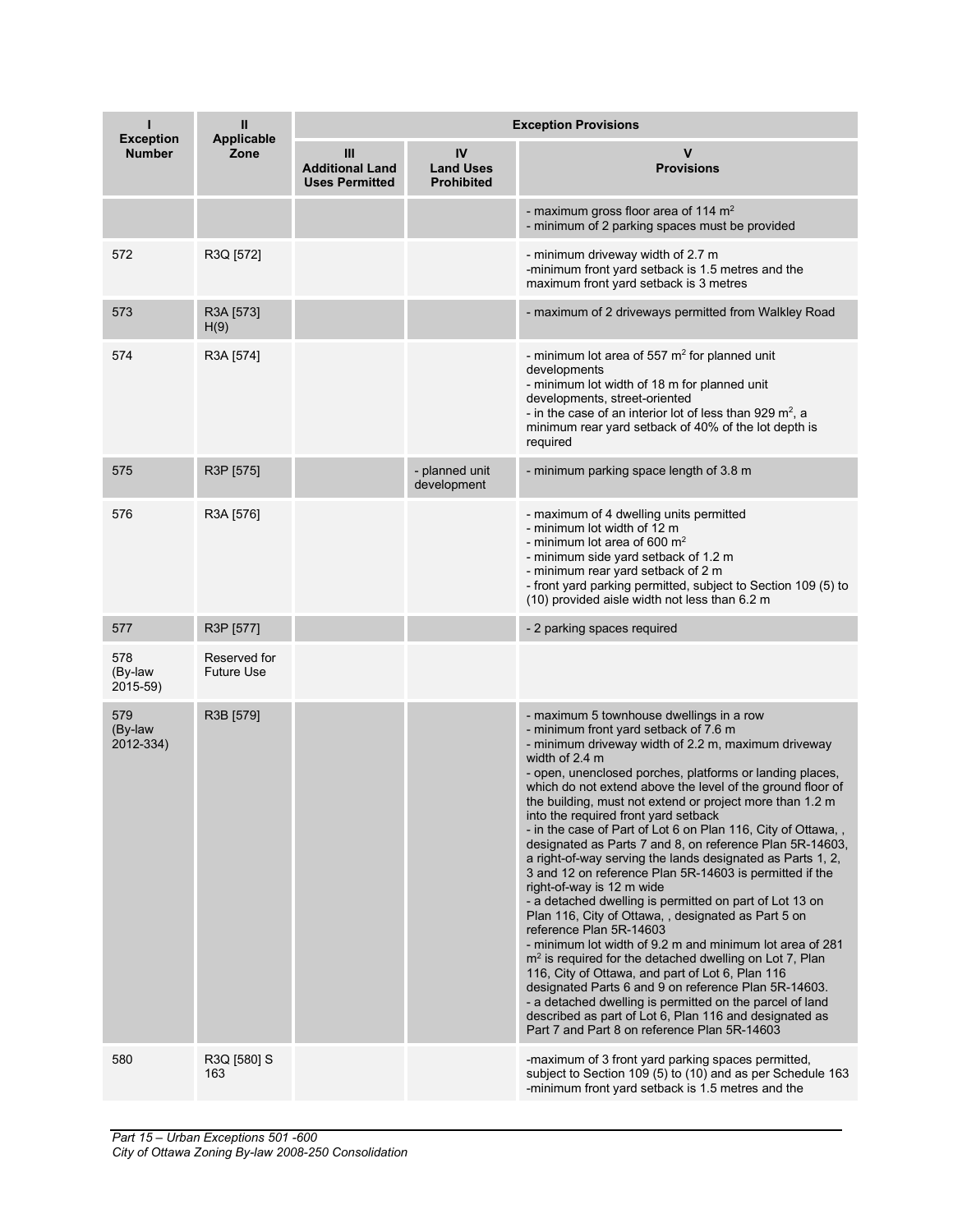| <b>Exception</b>            | Ш<br><b>Applicable</b>            | <b>Exception Provisions</b>                          |                                             |                                                                                                                                                                                                                                                                                                                                                                                                                                                                                                                                                                                                                                                                                                                                                                                                |  |
|-----------------------------|-----------------------------------|------------------------------------------------------|---------------------------------------------|------------------------------------------------------------------------------------------------------------------------------------------------------------------------------------------------------------------------------------------------------------------------------------------------------------------------------------------------------------------------------------------------------------------------------------------------------------------------------------------------------------------------------------------------------------------------------------------------------------------------------------------------------------------------------------------------------------------------------------------------------------------------------------------------|--|
| <b>Number</b>               | Zone                              | Ш<br><b>Additional Land</b><br><b>Uses Permitted</b> | IV<br><b>Land Uses</b><br><b>Prohibited</b> | v<br><b>Provisions</b>                                                                                                                                                                                                                                                                                                                                                                                                                                                                                                                                                                                                                                                                                                                                                                         |  |
|                             |                                   |                                                      |                                             | maximum front yard setback is 3 metres.                                                                                                                                                                                                                                                                                                                                                                                                                                                                                                                                                                                                                                                                                                                                                        |  |
| 581<br>(By-law<br>2015-191) | R3A [581]                         | - retail store                                       |                                             | - retail store limited to a maximum of 50% of basement<br>floor area of a residential building, the latter of which<br>complies with all of the provisions of this by-law<br>- 3.5 parking space per 100 m <sup>2</sup> of floor area in excess of<br>the first 30 m <sup>2</sup> must be provided for the retail store                                                                                                                                                                                                                                                                                                                                                                                                                                                                        |  |
| 582                         | R3C [582]                         |                                                      |                                             | - maximum of 3 dwelling units permitted<br>- minimum side yard setback of 2.6 m<br>- minimum rear yard setback of 7.6 m<br>- fire escape may project to 0.3 m of westerly side lot line<br>- 2 front yard parking spaces permitted subject to Section<br>109 (5) to (10)<br>-55% of front yard may be used for parking                                                                                                                                                                                                                                                                                                                                                                                                                                                                         |  |
| 583                         | R3M [583]                         | -office<br>-dwelling unit                            |                                             | - office use limited to maximum 167 $m2$ of gross floor area<br>- dwelling unit permitted if located in a building containing<br>an office<br>- minimum front yard setback of 4.2 m<br>- minimum corner side yard setback of 3.7 m<br>- minimum side yard setback of 0.4 m<br>- minimum rear yard setback of 7.6 m                                                                                                                                                                                                                                                                                                                                                                                                                                                                             |  |
| 584<br>(By-law<br>2014-189) | R3D [584]                         |                                                      |                                             | - maximum 3 unit converted dwelling<br>- minimum front yard setback of 5.9 m for a detached<br>dwelling<br>- minimum side yard setback of 1.8 m for a converted<br>dwelling<br>- minimum rear yard setback of 11.5 m for a converted<br>dwelling<br>- maximum 3 parking spaces for a converted dwelling                                                                                                                                                                                                                                                                                                                                                                                                                                                                                        |  |
| 585                         | R3B [585]<br>I1A [585]            |                                                      |                                             | - group home limited to 30 residents                                                                                                                                                                                                                                                                                                                                                                                                                                                                                                                                                                                                                                                                                                                                                           |  |
| 586                         | R3Q [586]<br>R1Y[586]<br>R3A[586] |                                                      |                                             | - minimum rear yard setback of 7.5 m<br>- minimum side yard setback adjacent to northerly<br>boundary of this zone of 2.1 m, if this side yard does not<br>abut a wall with a window, and 5.2 m if this side yard<br>abuts a wall with a window<br>- no minimum side yard setback required adjacent to the<br>southerly boundary of this zone                                                                                                                                                                                                                                                                                                                                                                                                                                                  |  |
| 587                         | R3B [587]                         |                                                      |                                             | - minimum front yard setback 6 m<br>- minimum 6 m yard setback required abutting Beechwood<br>Cemetery and abutting a wall 11 m or less in height<br>- minimum 9 m yard setback abutting Notre Dame<br>Cemetery, a commercial or R1 zone or a wall 11 m or less<br>in height<br>- yard setback abutting Beechwood Cemetery, Notre<br>Dame Cemetery, R1 zone or a commercial zone or a wall<br>where the wall is more than 11 m and less than 30 m in<br>height is a minimum of 15 m, and where the wall is 30 m<br>or more in height is a minimum setback of 20 m<br>- despite definition of "landscaped area", all lands within 6<br>m of the Notre Dame Cemetery or the R1 zone must be<br>landscaped, which for the purpose of this zone shall<br>permit an emergency access and fire route |  |
| 588                         | R3A [588]                         |                                                      |                                             | - group home limited to 12 residents                                                                                                                                                                                                                                                                                                                                                                                                                                                                                                                                                                                                                                                                                                                                                           |  |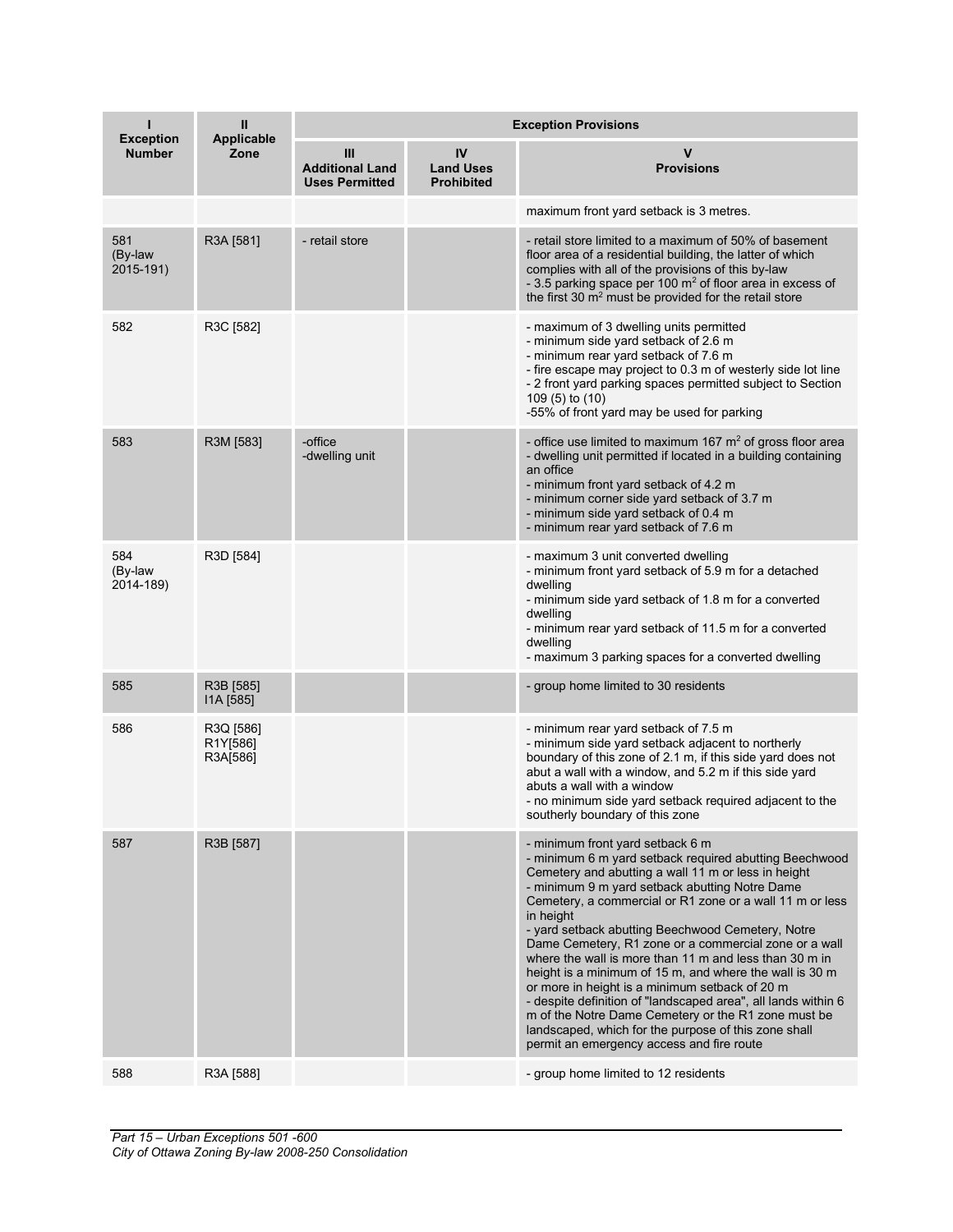| <b>Exception</b>            | $\mathbf{II}$<br><b>Applicable</b> | <b>Exception Provisions</b>                                                                                                                                                                  |                                             |                                                                                                                                                                                                                                                                                                                                                                                                                                                                                                                                                                                                                                                                                                                                                                                                                                                                                                                                                                            |  |
|-----------------------------|------------------------------------|----------------------------------------------------------------------------------------------------------------------------------------------------------------------------------------------|---------------------------------------------|----------------------------------------------------------------------------------------------------------------------------------------------------------------------------------------------------------------------------------------------------------------------------------------------------------------------------------------------------------------------------------------------------------------------------------------------------------------------------------------------------------------------------------------------------------------------------------------------------------------------------------------------------------------------------------------------------------------------------------------------------------------------------------------------------------------------------------------------------------------------------------------------------------------------------------------------------------------------------|--|
| <b>Number</b>               | Zone                               | Ш<br><b>Additional Land</b><br><b>Uses Permitted</b>                                                                                                                                         | IV<br><b>Land Uses</b><br><b>Prohibited</b> | v<br><b>Provisions</b>                                                                                                                                                                                                                                                                                                                                                                                                                                                                                                                                                                                                                                                                                                                                                                                                                                                                                                                                                     |  |
| 589<br>(By-law<br>2012-334) | R3J [589] S<br>155                 | - detached<br>dwelling, semi-<br>detached<br>dwelling,<br>townhouse<br>dwelling only if<br>located in a<br>planned unit<br>development or<br>planned unit<br>development,<br>street-oriented |                                             | - minimum yard setbacks and landscaped areas as per<br>Schedule 155<br>- minimum 50% landscaped area is required<br>- a landscaped area, that is no less than 13.7 m in width<br>running the entire length of the property line abutting Hunt<br>Club Road and Albion Road South, as shown in shading<br>on Schedule 155 must be provided and may be counted<br>within the total 50% requirement<br>- the turning circle of the access road, serving uses in this<br>zone, can encroach into the landscaped area if the<br>circumference of the circle comes no closer than 7.5 m to<br>the property line<br>- no part of the 13.7 m wide landscaped area can serve as<br>a required yard setback                                                                                                                                                                                                                                                                          |  |
| 590<br>(By-law<br>2012-334) | R3 J [590]                         |                                                                                                                                                                                              |                                             | - minimum required front yard setback 5 m<br>- minimum required corner side yard setback 4.5 m<br>- minimum required rear yard depth of 25% of lot depth,<br>maximum of 6 m<br>- minimum required rear yard on a corner lot of 3 m<br>- 1 m wide landscaped area required along Johnston<br>Road and Zaidan Drive<br>- minimum of 30% of lot area to be provided as<br>landscaped area for all uses other than detached, semi-<br>detached, and duplex dwellings<br>- minimum driveway length for townhouse dwellings in<br>planned unit developments of 5.7 m<br>- in the case of individual dwelling units of townhouse<br>dwellings and individual dwelling units of planned unit<br>developments that have separate driveways leading<br>directly from a private road or lane to the required parking<br>space, a separate driveway of not less than 5.7 m in<br>length must be provided<br>- minimum required yard setback abutting an O1C zone of<br>10 <sub>m</sub> |  |
| 591<br>(By-law<br>2012-334) | R3V [591]                          |                                                                                                                                                                                              |                                             | - minimum yard setbacks for townhouse dwellings:<br>- front yard setback 6 m<br>- front yard setback may be reduced to minimum 2.5 m<br>for that part of the front yard within 25 m of the easterly<br>side lot line<br>- side yard setback 6 m<br>- rear yard setback 3 m<br>- minimum yard setbacks for apartments:<br>- front yard setback 12.5 m<br>- front yard setback may be reduced to minimum 4.3 m<br>for that part of the front yard within 25 m of the easterly<br>side lot line<br>- side yard setback 7 m<br>- rear yard setback 2.7 m                                                                                                                                                                                                                                                                                                                                                                                                                       |  |
| 592<br>(By-law<br>2021-75)  | R3R [592] S<br>204                 | -townhouse<br>dwelling                                                                                                                                                                       |                                             | - maximum of 3 parking spaces permitted in front yard,<br>subject to Section 109 (5) to (10)<br>- parking spaces to be dimensioned and located as per<br>Schedule 204<br>- remainder of front yard to be landscaped<br>-Townhouse dwellings are subject to the same lot width,<br>lot area, and yard setback standards as a semi-detached<br>dwelling.<br>. Minimum interior side yard setback: 1.5 metres<br>• Minimum lot width for all uses except semi-detached and<br>townhouse dwelling: 10 metres<br>• Minimum lot area for all uses except semi-detached and                                                                                                                                                                                                                                                                                                                                                                                                       |  |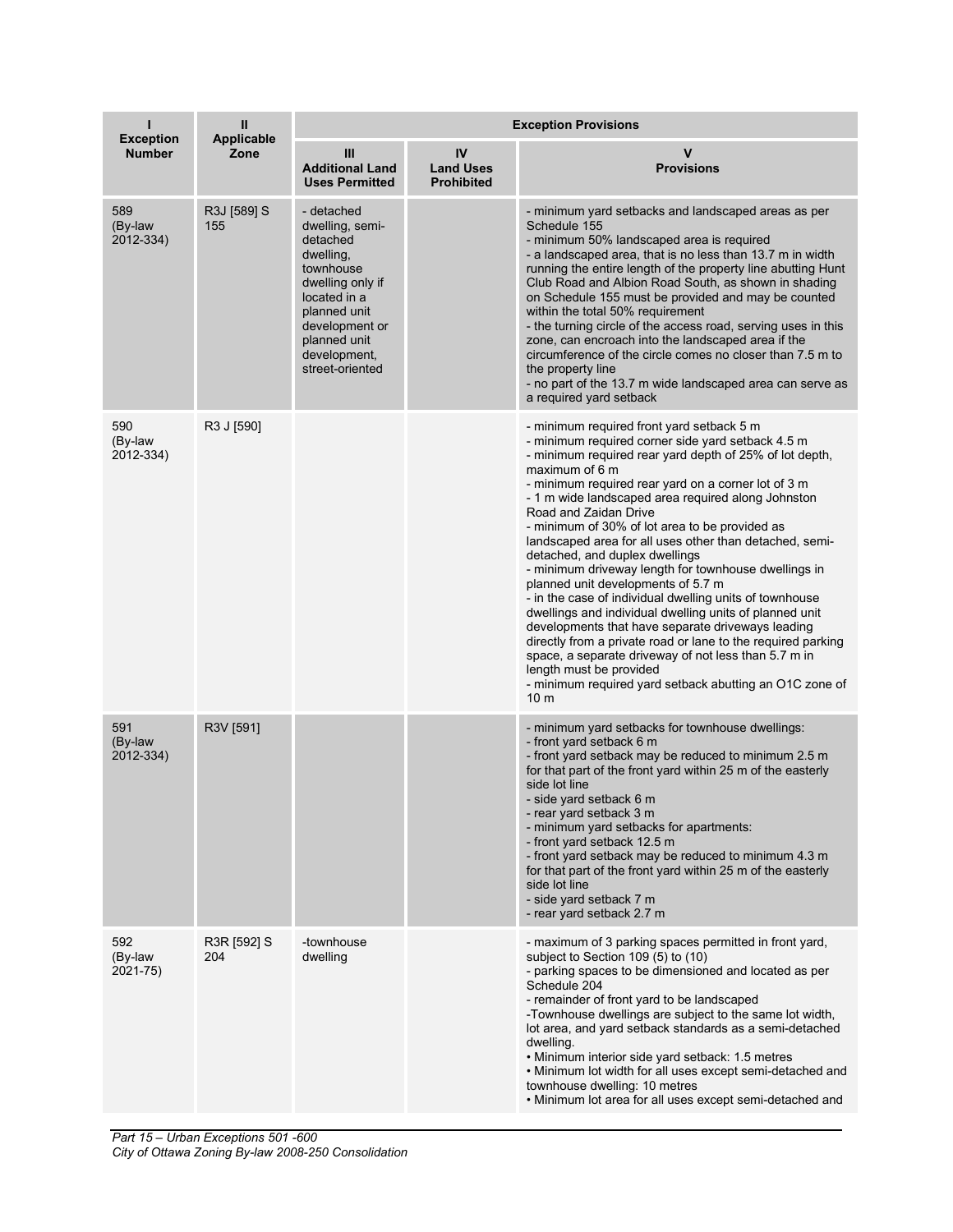| <b>Exception</b>            | Ш<br><b>Applicable</b> | <b>Exception Provisions</b>                                                                      |                                             |                                                                                                                                                                                                                                                                                                                                                                                                                                                                                                                                                                                                                         |  |
|-----------------------------|------------------------|--------------------------------------------------------------------------------------------------|---------------------------------------------|-------------------------------------------------------------------------------------------------------------------------------------------------------------------------------------------------------------------------------------------------------------------------------------------------------------------------------------------------------------------------------------------------------------------------------------------------------------------------------------------------------------------------------------------------------------------------------------------------------------------------|--|
| <b>Number</b>               | Zone                   | Ш<br><b>Additional Land</b><br><b>Uses Permitted</b>                                             | IV<br><b>Land Uses</b><br><b>Prohibited</b> | v<br><b>Provisions</b>                                                                                                                                                                                                                                                                                                                                                                                                                                                                                                                                                                                                  |  |
|                             |                        |                                                                                                  |                                             | townhouse dwelling: 300 square metres                                                                                                                                                                                                                                                                                                                                                                                                                                                                                                                                                                                   |  |
| 593<br>(By-law<br>2012-334) | R3V [593]              |                                                                                                  |                                             | - at least 10 m of yard depth, measured in from the zone<br>boundary, that separates this zone from the IH zone, must<br>be used as landscaped area only<br>- no more than 165 dwelling units are permitted<br>- for every two townhouse dwelling units constructed at<br>least one detached dwelling unit must be constructed                                                                                                                                                                                                                                                                                          |  |
| 594                         | R3Q [594]              |                                                                                                  |                                             | - the setback to the rear boundary of severed land within a<br>PUD is reduced to 0<br>- the interior side yard setback in a PUD that abuts a<br>required rear yard must be at least 2 m<br>- the rear yard setback abutting a required side or rear<br>yard must be at least 5.4 m<br>- the landscaped area that is required where a parking lot<br>abuts a lot line may be reduced to 0.6 m if an opaque<br>screen, that is at least 1.4 m high, is located in the<br>landscaped area                                                                                                                                  |  |
| 595                         | R3L [595]              | - rooming house<br>at 43-47 Aylmer<br>Avenue                                                     |                                             | - lands at 11-13 Barton Street may be used as non-<br>required accessory parking for rooming house at 43-47<br><b>Avlmer Avenue</b><br>- minimum setback from Grosvenor Avenue and Barton<br>Street of 4.5 m<br>-minimum interior side yard setback of 3.6 m                                                                                                                                                                                                                                                                                                                                                            |  |
| 596                         | R3Q [596]              | - parking lot                                                                                    | - planned unit<br>development               | - accessory to uses permitted at 297 and 305 Sunnyside<br>Avenue, except for 2 parking spaces which are available<br>for the residential uses located at 1092 Bank Street<br>provided the parking lot is:<br>- not located in a building<br>- is located on a lot with a residential use<br>- contains a maximum of 11 parking spaces, of which 4<br>are specifically required for 297 Sunnyside Avenue<br>- provides a minimum 25% landscaped area when the lot<br>is occupied by a parking lot                                                                                                                        |  |
| 597                         | R3I [597]              | - office, medical<br>facility limited to<br>the office of a<br>psychiatrist or a<br>psychologist |                                             | - commercial uses restricted to ground floor<br>- each commercial use limited to a gross floor area of 104<br>m <sup>2</sup><br>- maximum 1 use permitted to occupy the building at one<br>time<br>- minimum 2 parking spaces to be provided for each<br>commercial use<br>- parking aisle not required                                                                                                                                                                                                                                                                                                                 |  |
| 598<br>(By-law<br>2012-334) | R3J [598]              |                                                                                                  |                                             | - detached and duplex dwellings must have minimum lot<br>area of 445 m <sup>2</sup> and minimum lot width of 15 m<br>- semi-detached dwellings must have a minimum lot area<br>of 222 $m^2$ and a lot width of 7.5 m<br>- townhouse dwellings must comply with the following<br>minimum sizes:<br>- lot area 148 $m2$<br>- lot width 5 m<br>- front yard setback 7.6 m<br>- side yard setback:<br>- 1.2 m where wall of dwellings has no windows<br>- 3.6 m where wall of dwelling contains a window<br>- rear yard setback 6 m<br>- parking spaces must be a minimum of 10 m from<br>property line abutting Heron Road |  |